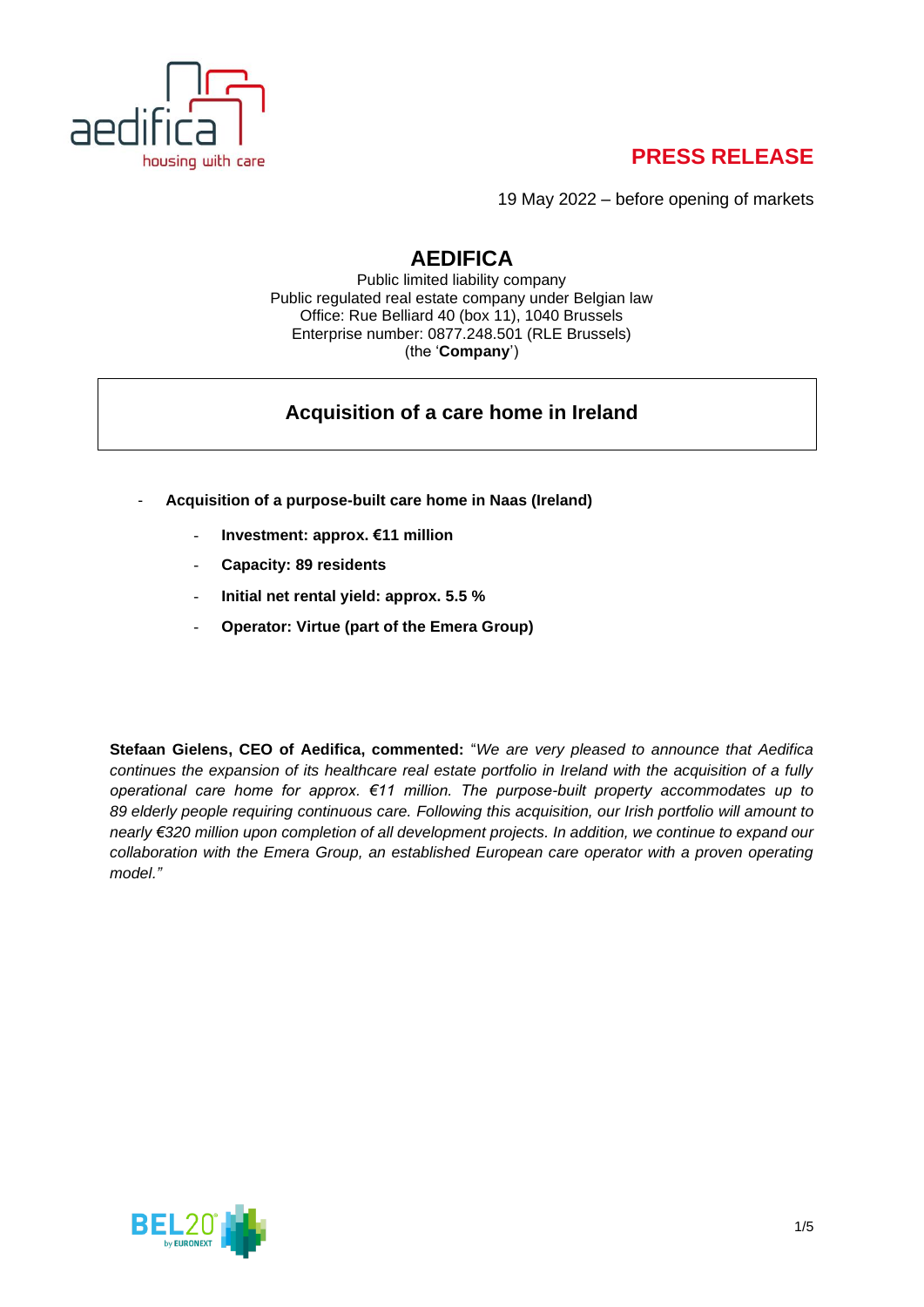

19 May 2022 – before opening of markets

CRADDOCK HOUSE NURSING HOME

Aedifica invests approx. €11 million in a fully operational care home in Naas (Ireland).

*Craddock House Nursing Home – Naas*

#### **Description of the site**

**Craddock House Nursing Home**<sup>1</sup> is conveniently located in a residential area in Naas (22,000 inhabitants, County Kildare), approx. 30 km from Dublin. The modern, purpose-built care home dates from 1999, has been extended twice and was renovated in 2017. It accommodates up to 89 residents in spacious bedrooms that are specifically tailored to suit the needs of elderly people requiring continuous care.

<sup>1</sup> Address: Craddockstown Road 31, Naas, Co. Kildare, W91 CH6D (Ireland).

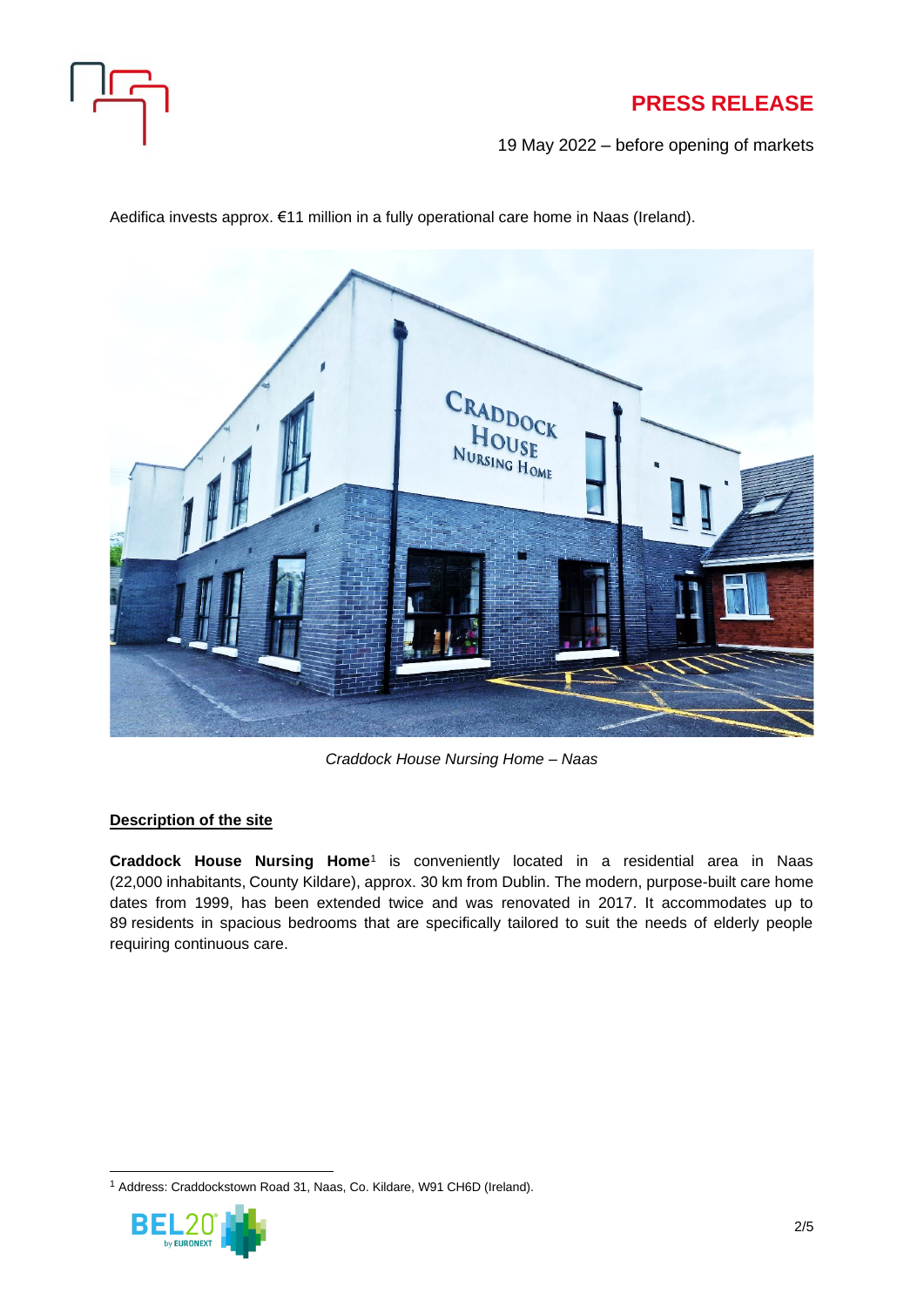

19 May 2022 – before opening of markets

#### **Description of the transaction**

On 17 May 2022, Aedifica acquired ownership of the site. The contractual value<sup>2</sup> amounts to approx. €11 million.

#### **Description of the operator and the lease**

The care home is operated by **Virtue**, an established player with a solid track record and a management team that has over 35 years of experience in the Irish elderly care sector. Virtue currently operates over 1,000 beds 11 care homes in Dublin, the North-East and South of Ireland. Virtue is actively expanding its operations throughout Ireland and plans on opening additional care homes in the near future.

Virtue is part of the Emera Group, a private operator with more than 30 years of experience in the elderly care sector. The Emera Group employs approx. 5 500 staff in 88 care homes across seven countries, providing high-quality care to approx. 8,300 elderly people who are no longer able to live independently at home. The group already operates six Aedifica sites in Ireland, one in Belgium and five in the Channel Islands.

As is customary in Ireland, the care home is let on the basis of a new irrevocable 20-year triple net lease that is fully indexed to the consumer price index (CPI). The initial net rental yield amounts to approx. 5.5%.

<sup>&</sup>lt;sup>2</sup> The contractual value complies with the provisions of article 49 § 1 of the Belgian Act of 12 May 2014 on regulated real estate companies.

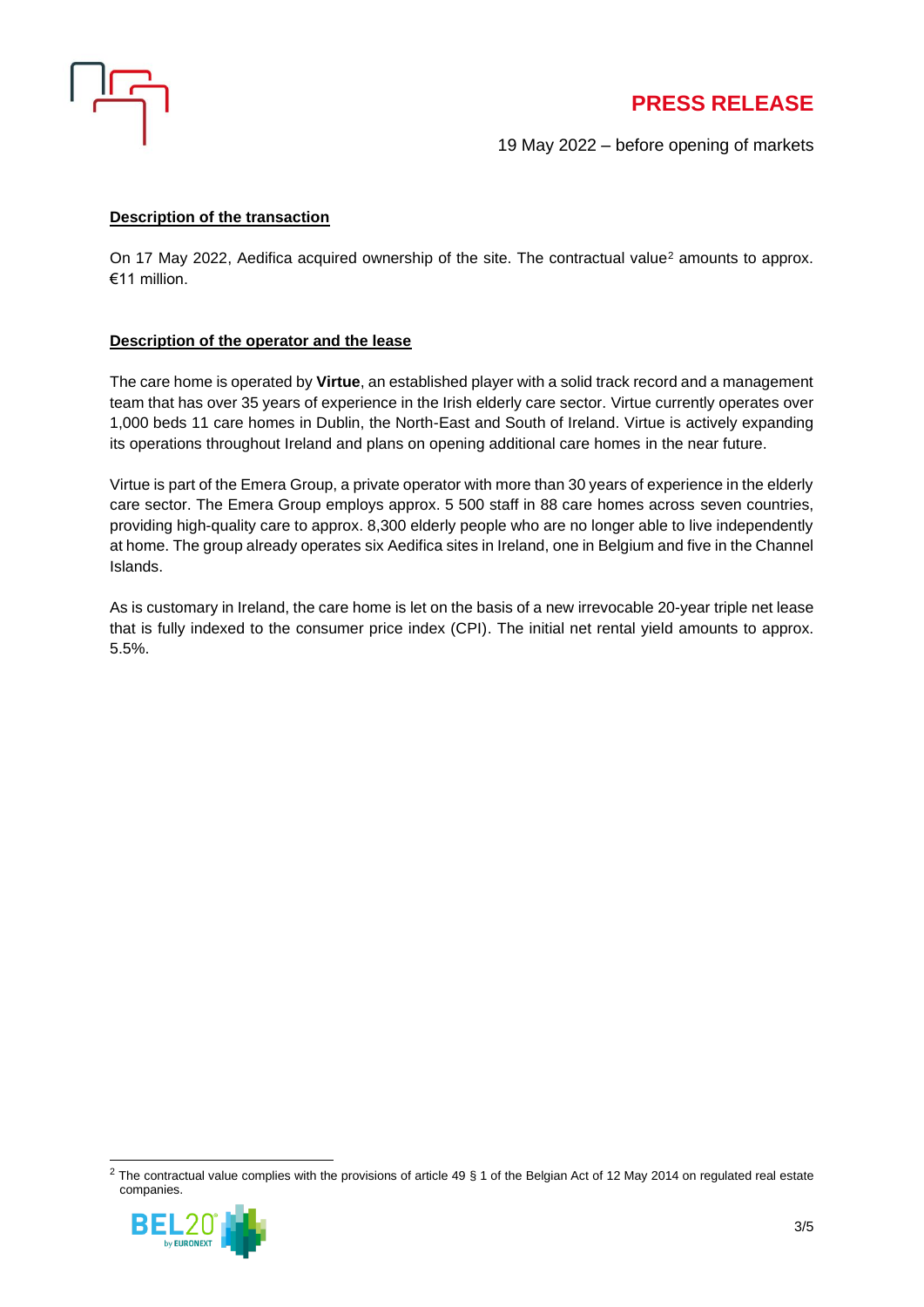

19 May 2022 – before opening of markets

#### **Investments since the beginning of 2022**

The investments made by the Group since 1 January 2022 are listed in the table below<sup>3</sup>.

| (in $\notin$ million)   |                                                      | <b>Date</b> | <b>Location</b> | <b>Investments</b><br>carried out | Pipeline <sup>1</sup>    | <b>Total</b>   |
|-------------------------|------------------------------------------------------|-------------|-----------------|-----------------------------------|--------------------------|----------------|
| UK                      | Market Drayton Great Hales <sup>2</sup>              | 17/02/2022  | Market Drayton  | $\overline{\phantom{a}}$          | 16                       | 16             |
| <b>SE</b>               | Nynäshamn Källberga <sup>2</sup>                     | 21/02/2022  | Nynäshamn       | $\overline{2}$                    | 17                       | 18             |
| <b>SE</b>               | Strängnäs Bivägen <sup>2</sup>                       | 28/02/2022  | Strängnäs       | $\mathbf 0$                       | $\overline{2}$           | 2              |
| IE                      | Crumlin                                              | 16/03/2022  | <b>Dublin</b>   | 6                                 | 27                       | 32             |
| FI                      | Liminka Saunarannantie                               | 16/03/2022  | Liminka         | $\overline{\phantom{a}}$          | 2                        | $\overline{2}$ |
| FI.                     | Kerava Lehmuskatu                                    | 16/03/2022  | Kerava          | $\overline{\phantom{a}}$          | $\overline{7}$           | $\overline{7}$ |
| FI.                     | Äänekoski Ääneniementie                              | 16/03/2022  | Äänekoski       | $\overline{\phantom{0}}$          | 2                        | $\overline{2}$ |
| F1                      | Jyväskylä Ailakinkatu                                | 22/03/2022  | Jyväskylä       | $\overline{\phantom{a}}$          | $\overline{2}$           | $\overline{2}$ |
| F1                      | Tampere Teräskatu                                    | 24/03/2022  | Tampere         | $\overline{\phantom{a}}$          | 8                        | 8              |
| <b>UK</b>               | Rawdon care home <sup>2</sup>                        | 24/03/2022  | Rawdon          | 5                                 | 12                       | 17             |
| UK                      | Northampton care home <sup>2</sup>                   | 24/03/2022  | Northampton     | 5                                 | 12                       | 17             |
| DE                      | An der Therme                                        | 25/03/2022  | Mühlhausen      | 8                                 | $\overline{\phantom{a}}$ | 8              |
| <b>NL</b>               | Oosterbeek Warm Hart                                 | 01/04/2022  | Oosterbeek      | 5                                 | 3                        | $\overline{7}$ |
| <b>UK</b>               | Dawlish <sup>2</sup>                                 | 01/04/2022  | Dawlish         | 3                                 | 13                       | 15             |
| <b>UK</b>               | Channel Island portfolio (6 care homes) <sup>2</sup> | 01/04/2022  | United Kingdom  | 54                                | 15                       | 69             |
| IE                      | Silver Stream portfolio (3 care homes)               | 01/04/2022  | Ireland         | $\overline{\phantom{a}}$          | 57                       | 57             |
| <b>SE</b>               | Staffanstorp Borggårdsallén <sup>2</sup>             | 01/04/2022  | Staffanstorp    | 3                                 | $\overline{\phantom{a}}$ | 3              |
| FI.                     | Helsinki Käräjätuvantie                              | 20/04/2022  | Helsinki        | $\qquad \qquad \blacksquare$      | 8                        | 8              |
| FI                      | Helsinki Kutomokuja                                  | 20/04/2022  | Helsinki        | $\overline{\phantom{0}}$          | 8                        | 8              |
| IE                      | Dunshaughlin Business Park                           | 11/05/2022  | Dunshaughlin    | $\overline{2}$                    | 17                       | 19             |
| <b>BE</b>               | Résidence Véronique                                  | 17/05/2022  | Somme-Leuze     | 11                                | 10                       | 21             |
| IE                      | Craddock House Nursing Home                          | 17/05/2022  | <b>Naas</b>     | 11                                | $\overline{a}$           | 11             |
| Total as of 19 May 2022 |                                                      |             |                 | 114                               | 237                      | 351            |

<sup>1</sup> The pipeline includes development projects and acquisitions subject to outstanding conditions.

 $^2$  Amounts in £ and SEK were converted into € based on the exchange rate of the transaction date.

 $3$  The figures in this table are rounded amounts. The sum of certain figures might therefore not correspond to the stated total.